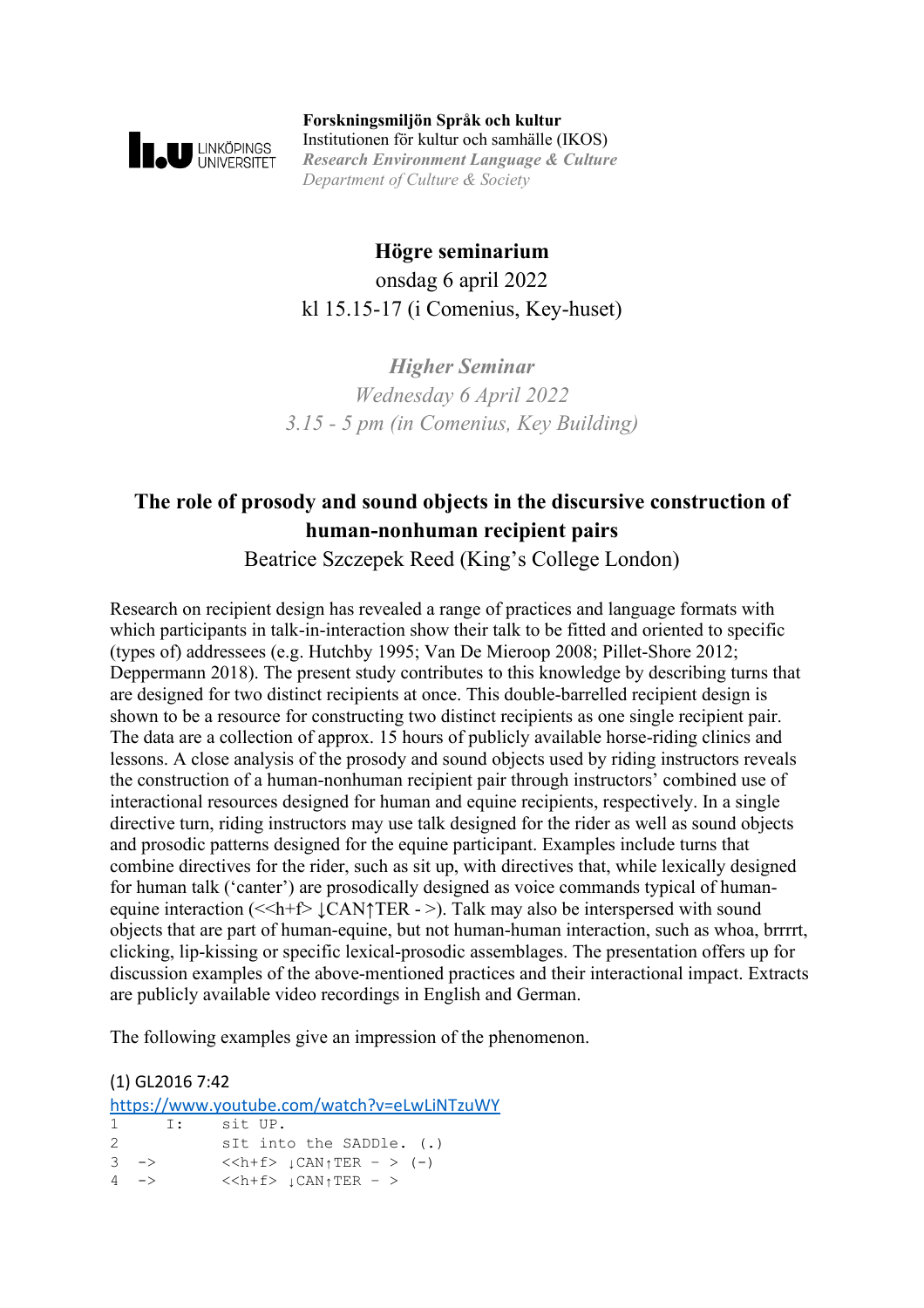| $<$ RIGHT leq - $>$                                     |
|---------------------------------------------------------|
| $\langle$ <h+f> KICK - &gt; (.)</h+f>                   |
| $\langle$ < h + f > $\downarrow$ CAN $\uparrow$ TER - > |
| < <ff+harsh>&gt; come ON -</ff+harsh>                   |
| KICK $ >$ (.)                                           |
| $<$ $\downarrow$ CAN $\uparrow$ TER - >                 |
| thEre you GO;                                           |
| All round to EX;                                        |
| SIT BACK;                                               |
| sit IN; $(-)$                                           |
| < <musical interval=""> WHOA&gt;</musical>              |
| cIrcle to the RIGHT,                                    |
| $\rightarrow$<br>$10 - \ge$<br>$15 - \ge$               |

### (2) VV2021 0:08

https://www.youtube.com/watch?v=D6R6i9maNps

|   | $\mathbf{I}$ : | nExt time you pick up the TROT -              |
|---|----------------|-----------------------------------------------|
| 2 |                | make sure you're on the right diAgonal, $(.)$ |
| 3 |                | and literally two STRI:DES; (.)               |
| 4 |                | walk ONE TWO;                                 |
| 5 |                | and TROT;                                     |
|   | $6 - >$        | < <click>&gt; &lt;<click>&gt;</click></click> |
|   |                | $<$ GOOD; $>$                                 |
|   |                |                                               |

### (3) IW2015 32:38

https://www.youtube.com/watch?v=CDNBydSITBA

| 1                 | T : | und wieder TRAB -<br>and back to trot |
|-------------------|-----|---------------------------------------|
| 2                 |     | HINsetzen;<br>sit down                |
| $3 - \rightarrow$ |     | < <h> brrrrrt - &gt;<br/>whoa</h>     |
| 4                 |     | SCHULTer vor.<br>shoulder forward     |

#### (4) IKSK2015 1:20

https://www.youtube.com/watch?v=VkUGUZ8LjsE

| 1              | $\Box$            | there's the SHADow,     |
|----------------|-------------------|-------------------------|
| 2              | $\rightarrow$     | WHOA,                   |
| 3              |                   | WALK,                   |
| $\overline{4}$ |                   | don't gEt her too MUCH, |
| 5              |                   | i mean- $(-)$           |
|                | $6 - >$           | WHOA: : ?               |
|                | $7 - \rightarrow$ | $WHOA::-$               |
| 8              | $\rightarrow$     | $EA:SY::-$              |
| $\circ$        |                   |                         |

#### (5) SK2021 1:27:13

1 I: ne dann woll'n wir das Immer wieder so'n gA::nz bisschen (.) ÖFFnen kÖnnen; (-) so then we want to keep being able to open it a little bit

2 ->  $\langle \langle 1 \rangle$  SO::::::;>